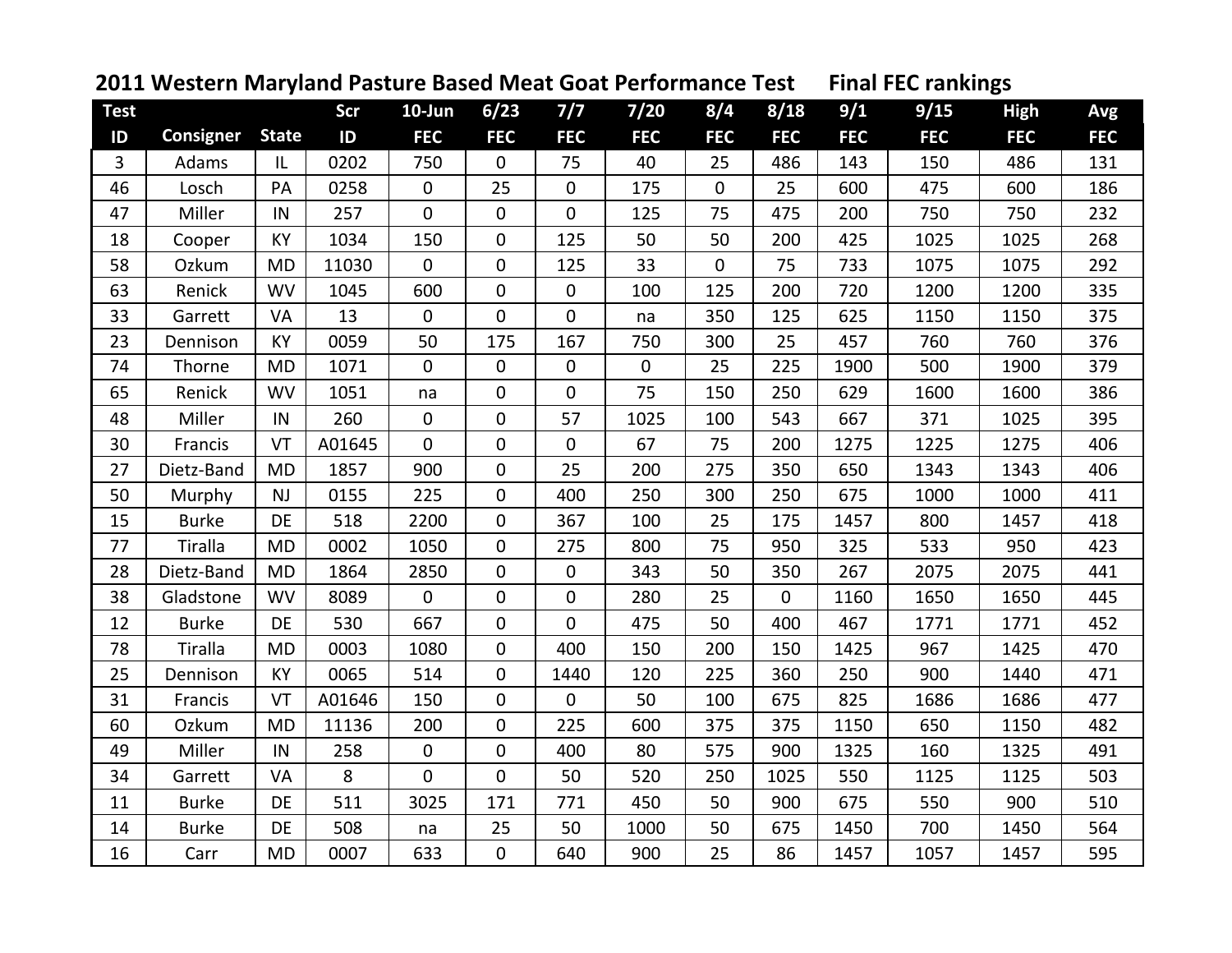## Test Scr 10-Jun 6/23 7/7 7/20 8/4 8/18 9/1 9/15 High Avg **ID ID FEC FEC FEC FEC FEC FEC FEC FEC FEC FEC Consigner State** 6 | Allen |TN | 0015 | 1467 | 28 | 50 | 300 | 150 | 75 | 600 | 3250 | 3250 | 636 42 I KSU IKY I 0992 I na I 0 I 75 I 25 I 50 I1175 I1114 I 1480 I 1480 I 645 10 | Allen | TN | 0012 | 50 | 0 | 67 | 0 | 125 | 900 | 1450 | 2025 | 2025 | 652 2 | Adams | IL | 0200 | 5375 | 50 | 800 | 1429 | 75 | 675 | 1200 | 400 | 1429 | 661 37 | Gladstone | WV | 8086 | 0 | 80 | 300 | 50 | 100 | 575 | 3920 | 3920 | 718 59 | Ozkum ||MD |||11094 || 675 || 0 || 525 || 700 || 150 || 1075 || 2375 || 230 || 2375 || 729 67 J. Smith . Smith | VA | 0625 | 200 | 866 | 1000 | 425 | 375 | 350 | 1250 | 1250 | 731 53 | Murphy | NJ | 0157 | 50 | 57 | 1625 | 1257 | 150 | 575 | 1120 | 350 | 1625 | 733 7 | Allen |TN | 0013 | 29 | 0 | 0 | 400 | 125 | 300 | 1250 | 3200 | 3200 | 754 17 | Cooper | KY | 1050 | 57 | 28 | 160 | 0 | 75 | 150 | 1067 | 4000 | 4000 | 783 62 | Renick ||WV || 1062 || 600 || || 0 || || || 25 || 125 || || 50 || || 400 || 625 || || 4300 || 4300 || || 789 64 Renick WV 1061 na 0 na 133 0 0 800 4160 4160 84971 | Sweitzer | PA | 0144 | 50 | 200 | 120 | 200 | 75 | 500 | 1429 | 3760 | 3760 | 898 29 | Dietz-Band | MD | 1876 | na | 0 | 0 | 200 | 300 | 300 | 1000 | 4900 | 4900 | 957 19 | Cooper | KY | 1046 | 475 | 0 | 0 | 75 | 150 | 125 | 1875 | 4486 | 4486 | 959 21 | Cooper | KY | 1040 | 50 | 0 | 75 | 150 | 250 | 225 | 1650 | 4575 | 4575 | 989 57 | Ozkum ||MD || 11041 || 100 || 40 || 67 || na || 325 || 229 || 1633 || 3800 || 3800 || 1016 35 | Garrett | VA | 15 | 0 | 0 | 0 | 160 | 100 | 725 | 850 | 5350 | 5350 | 1026 32 | Garrett | VA | 12 | 0 | 0 | 0 | 160 | 57 | 225 | 2120 | 4657 | 4657 | 1031 20 | Cooper | KY | 1045 | 150 | 0 | 75 | 1229 | 300 | 125 | 1775 | 3725 | 3725 | 1033 66 | Renick ||WV || 1060 || 100 || 50 || 67 || 67 || 450 || 600 || 914 || 5133 || 5133 || 1040 26 | Dennison | KY | 0080 | na | 75 | 600 | 314 | 75 | 800 | 1075 | 4775 | 4775 | 1102 40 | Kauffman | PA | 0187 | 375 | 0 | 400 | 1800 | 725 | 33 | 371 | 4400 | 4400 | 1104 52 Murphy NJ 0144 257 160 1600 2550 225 1600 400 1500 2550 1148 73 | Thorne ||MD || 1070 || 0 || 0 || 0 || 667 || 475 || 1175 || 4933 || 1400 || 4933 || 1236 9 | Allen | TN | 0019 | 1375 | 0 | 240 | 375 | 300 | 300 | 1325 | 6143 | 6143 | 1240 69 J. Smith . Smith | VA | 0618 | 474 | 150 | 550 | 1425 | 1325 | 1625 | 2575 | 2575 | 1446 54 | Murphy | NJ | 0153 | 50 | 175 | 2500 | 2960 | 575 | 1800 | 475 | 1840 | 2960 | 1475

## **2011 Western Maryland Pasture Based Meat Goat Performance Test Final FEC rankings**